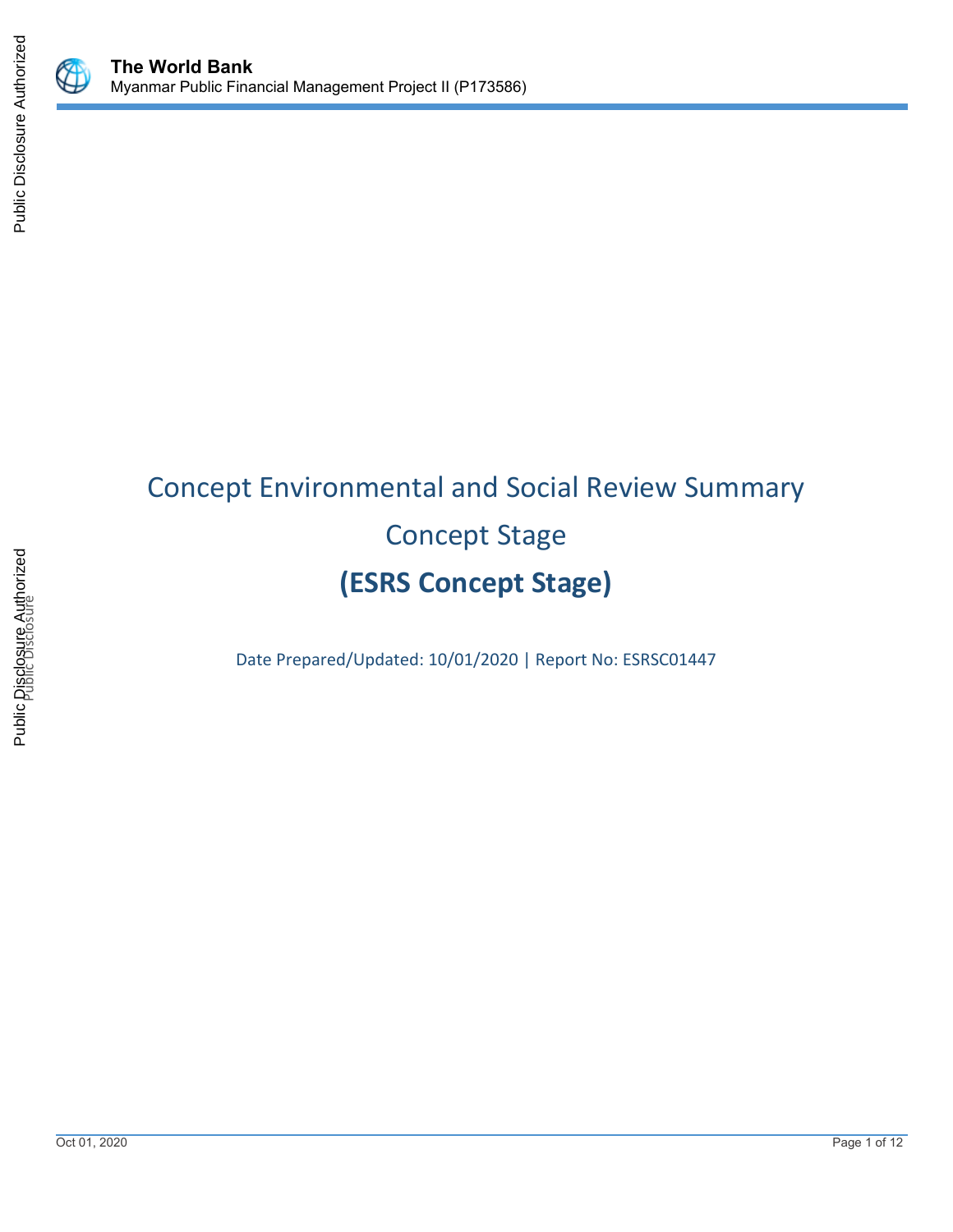

# **BASIC INFORMATION**

#### **A. Basic Project Data**

| Country                             | Region                                         | Project ID                      | Parent Project ID (if any)  |
|-------------------------------------|------------------------------------------------|---------------------------------|-----------------------------|
| Myanmar                             | EAST ASIA AND PACIFIC                          | P173586                         |                             |
| <b>Project Name</b>                 | Myanmar Public Financial Management Project II |                                 |                             |
| Practice Area (Lead)                | <b>Financing Instrument</b>                    | <b>Estimated Appraisal Date</b> | <b>Estimated Board Date</b> |
| Governance                          | <b>Investment Project</b><br>Financing         | 12/7/2020                       | 5/25/2021                   |
| Borrower(s)                         | Implementing Agency(ies)                       |                                 |                             |
| Republic of the Union of<br>Myanmar | Ministry of Planning,<br>Finance and Industry  |                                 |                             |

Proposed Development Objective

Strengthen fiscal stability, transparency and efficiency of core public financial management functions and public services

| <b>Financing (in USD Million)</b> | Amount |
|-----------------------------------|--------|
| <b>Total Project Cost</b>         | 50.00  |

# **B. Is the project being prepared in a Situation of Urgent Need of Assistance or Capacity Constraints, as per Bank IPF Policy, para. 12?**

No

# **C. Summary Description of Proposed Project [including overview of Country, Sectoral & Institutional Contexts and Relationship to CPF]**

The project seeks to ensure the continued support to the GoM's key PFM reforms and investments under the Modernization of Public Finance Management Project (MPFMP) to avoid an implementation and funding gap, while addressing lessons learned and key recommendations from comprehensive PFM diagnostics and analytical work. It also seeks to mitigate the impact of the Covid-19 crisis by supporting key fiscal measures included in GoM's COVID-19 Contingency Response Plan (CERP), strengthening the resilience of MOPFI core functions and systems and improving post Covid-19 sustainability and efficiency of public finances.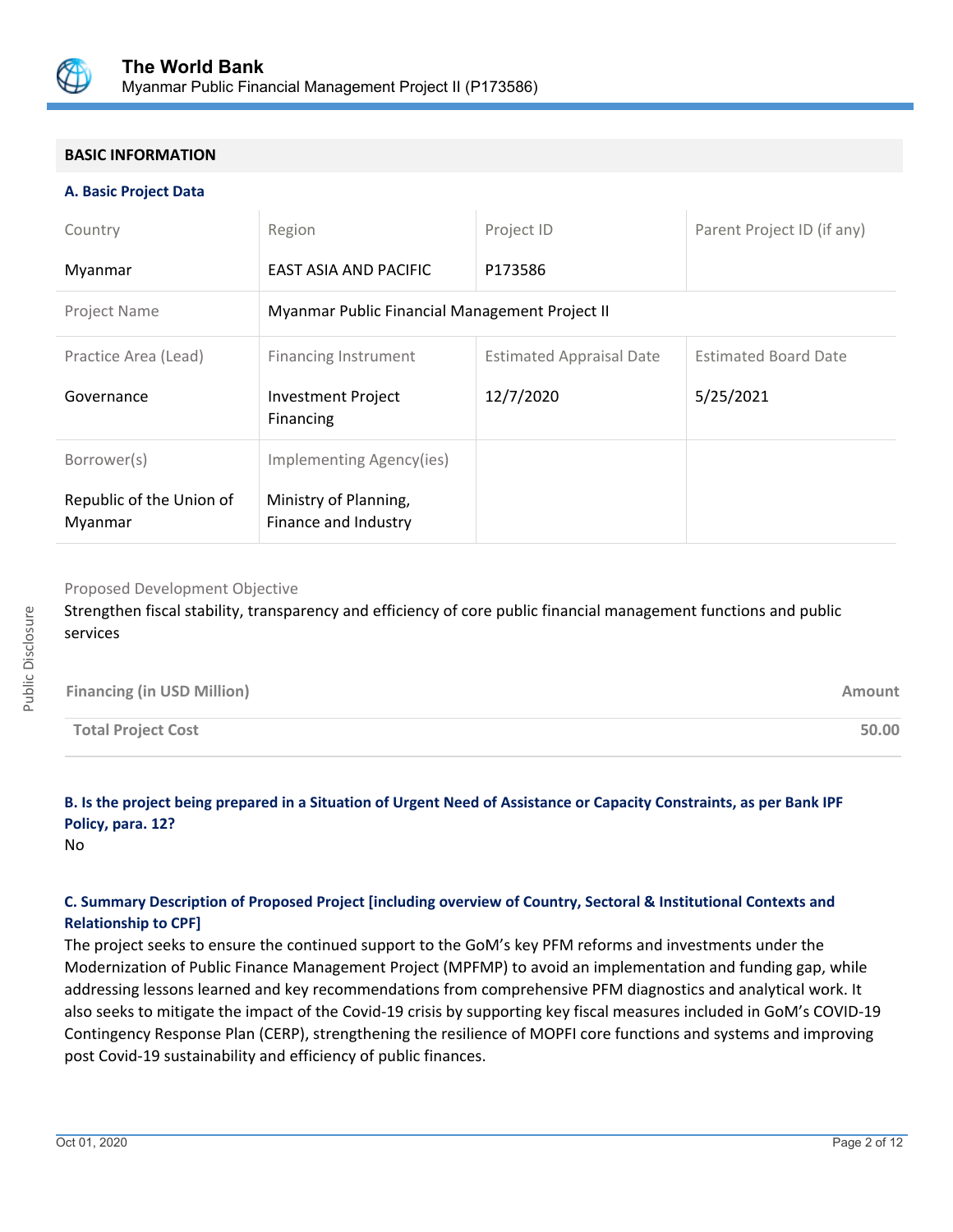

# **D. Environmental and Social Overview**

D.1. Detailed project location(s) and salient physical characteristics relevant to the E&S assessment [geographic, environmental, social]

The project supports Central government Public Finance management reforms. The primary beneficiaries of the technical assistance are the departments from the Ministry of Planning, Finance and Industry, the Myanmar Economic Bank, the Office of the Auditor General and the Joint Public Accounts Committee. It does not target any activities in Ethnic Armed Organisation (EAO) controlled territory.

The project has no physical footprint, does not require land acquisition, and the physical activities are limited within the existing premises of the Ministry of Planning, Finance and Industry (MOPFI). No civil works will be financed or performed. The salient physical characteristics of the project include procurement, operation, and end-of-life management of Information and Communications Technology (ICT) systems (i.e. relevant hardware and software) The IT hardware acquisition under the project is expected to represent less than 16% of the total project cost. It is less than the IT hardware (eg. Mini datacenters) purchased under the first PFM I project by the Project Management Unit (PMU). No short-term disposal is anticipated; yet, the World Bank is supporting the MoPFI's ICT strategy, which includes strengthening the governance and sustainability of its ICT infrastructure and this strategy will include measures for proper management of e-waste.

The project aims to deliver a range of benefits including strengthening fiscal stability, transparency and the efficiency of core public financial management functions and public services. It will support inter-twinned reforms along the PFM cycle aimed at collecting more tax revenues, managing risks, improve the allocative efficiency of public investments and financing in line with the COVID Economic Relief Plan (CERP), improving budget flexibility, including in key service delivery ministries like health and education and by strengthening transparency and accountability of public finances.

Salient social characteristics of Myanmar include the on-going conflict and recently internally displaced populations in Rakhine, Shan and Kachin states (in addition to those populations already displaced by previous conflicts across the country) along with the existence of ethnic groups and ethnic armed organizations in Rakhine, Shan, Kayin, Kachin, Sagaing and Tainintharyi. Furthermore, high levels of poverty and limited access to basic health care characterizes rural areas in all states and regions, especially in the more remote and harder to reach communities. These challenges are compounded during the rainy season, when remote rural areas become even less accessible, and intersect with the exclusion and mistrust of government experienced by many ethnic communities across the country. D. 2. Borrower's Institutional Capacity

The project will be implemented by the MOPFI. The project activities will be conducted mainly at the central government level by main departments and agencies of the MOPFI. The same departments under MOPFI are currently implementing the World Bank financed Public Financial Management Project (PFM) Project (Phase 1, P144952). The other service delivery ministries such as Ministry of Health and Sports, Ministry of Education will be also involved as relevant during implementation in terms of cooperation on PFM reforms. Sector specific interventions are covered by the respective health and education programs funded separately by the World Bank. As part of PFM 1 Project, measures were taken by the Task Team in terms of enhanced support on procurement and implementation of ICT investments. The Bank provided notably technical assistance for the Ministry's ICT strategy with recommendations to improve the governance, integration and sustainability of its ICT infrastructure and services. A specific TA mission was conducted on the mini data centers financed under PFM I. In the current PFM II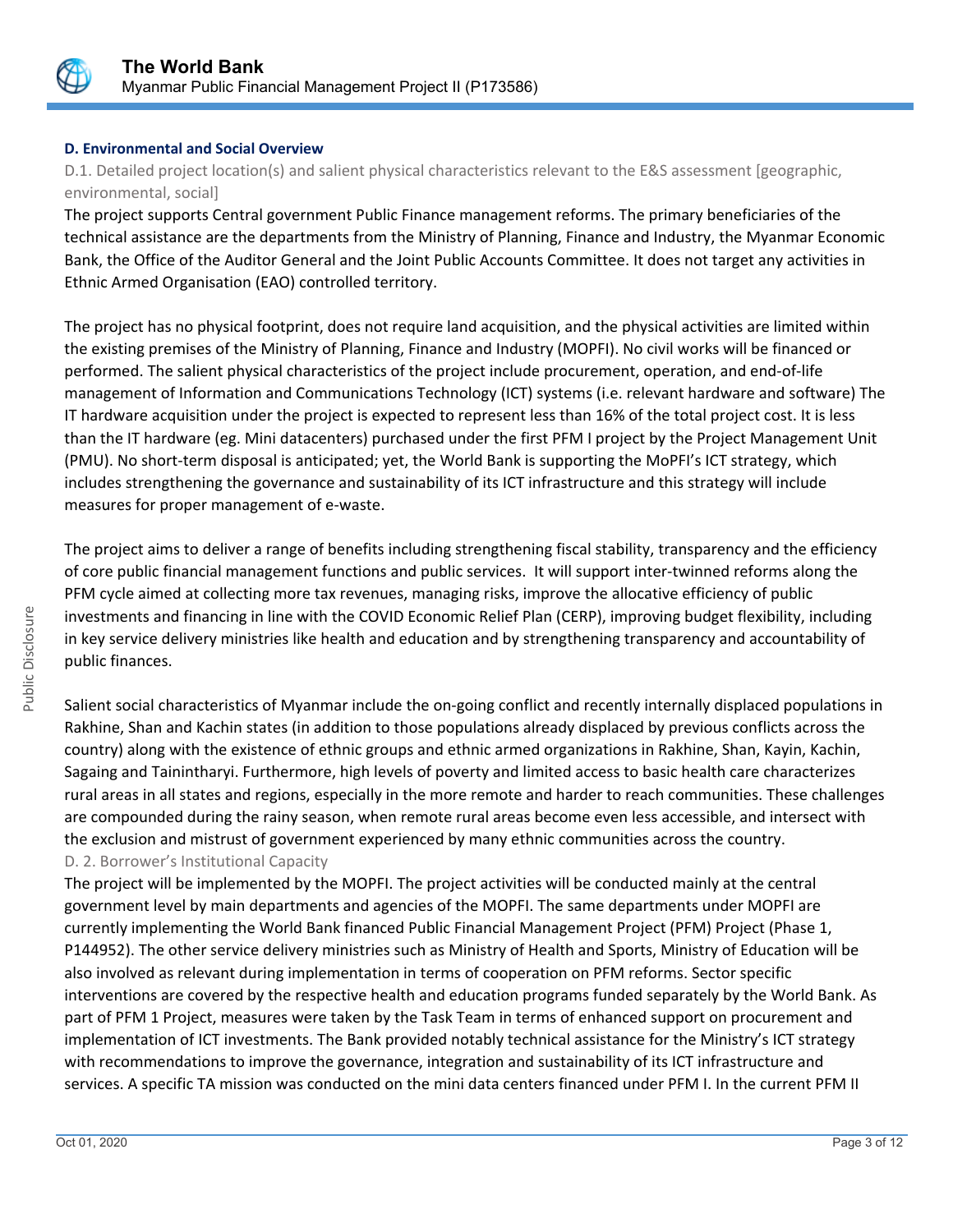

project similar measures will be taken by the Task Team by intensive support, to mitigate the project risks described in the Concept Note.

The Project Management Unit (PMU) will be located within MOPFI. The PMU will conduct project planning and monitoring; coordinate project activities of different departments and stakeholders; supervise reporting, procurement, financial management; and ensure compliance with Environmental and Social Standards (ESSs) requirements as set out in the Environmental and Social Commitment Plan (ESCP) and with application of mitigation measures specified in the operation manual (OM).

The PFM 1 project financed ICT equipment and mini datacenters as well as office equipment, technical assistance and trainings, and supported only minor refurbishment works. As the Borrower is just building up its ICT infrastructure, it is not experienced with addressing of Environmental and Social (E&S) issues including addressing modest environmental risks from handling and potential future disposal of ICT facilities. As the IT equipment is still fairly recent, no major disposal is foreseen in the project. However, the Ministry needs to be prepared for ultimate disposal of e-waste, and incorporate an environmentally friendly IT disposal plan in its ICT strategy.

PFM 1 is implemented under the WB Safeguards Policies and classified as a Category C project with low risk. The Environmental and Social Framework (ESF) is new to the MOPFI for implementing projects. The PMU will need to assign at least one staff or consultant as an ESF focal point and function as the technical counterpart for this project. Additional support of independent consultants may be required to support the ESF focal point on the implementation of ESF requirements (e.g., support reporting, support the consultations and support the establishment and operationalization of the Grievance Redress Mechanism (GRM), provide training on ESF aspects to the PMU, etc.)

During project preparation, the Bank will conduct its due diligence responsibility and further assess the Borrower's capacity for compliance of E&S requirements and complete the evaluation of the relevance of each ESS for the proposed project as the design evolves. E&S risks and associated mitigation measures will be clearly addressed in the ESCP and detailed in the OM. Trainings will be supported to the implementing departments as needed, since ESF is new to MOPFI in their role of an implementing agency. E&S performance will be evaluated through the Bank's implementation support, and based on the evaluation results, measures for enhancement will be suggested.

# **II. SCREENING OF POTENTIAL ENVIRONMENTAL AND SOCIAL (ES) RISKS AND IMPACTS**

# **A. Environmental and Social Risk Classification (ESRC) Moderate Social Analysis of Algebra** Moderate Moderate

## **Environmental Risk Rating** Low

Environmental risk is rated as Low. The proposed Project will support fiscal stability and increased transparency and efficiency of core public financial management functions and public services and mainly finance ICT investments and consultants for advisory services for legal framework improvement/development and system strengthening, and institutional capacity building, and trainings. These services will be procured, and activities implemented by the departments at national level.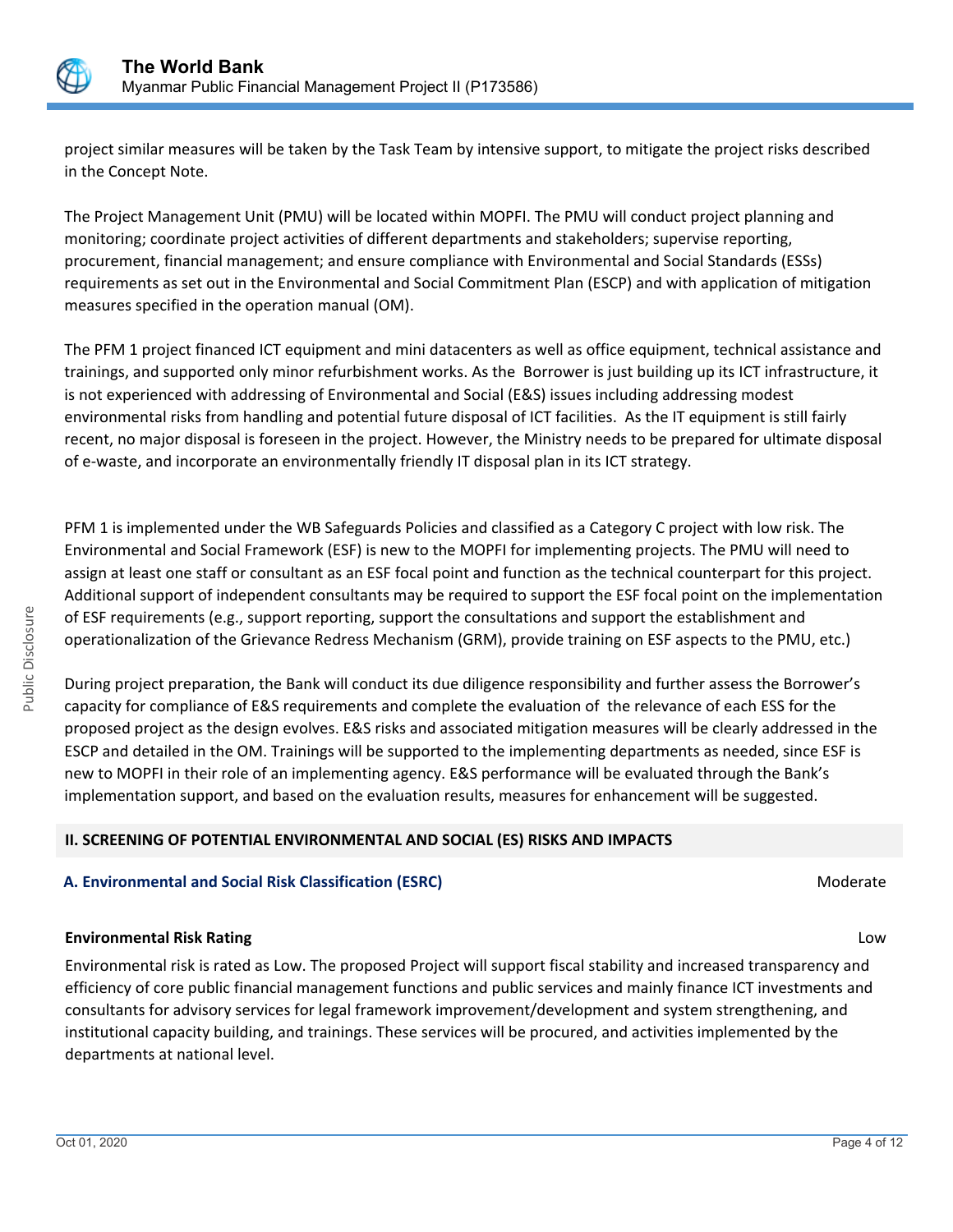

While neither new construction nor renovation of existing office buildings is foreseen in this project, the project will finance significant ICT investments (ITAS/CBS, GAS and FIRST), mostly software and related services and some computer hardware facilities and equipment (estimated at 16% of project cost) to improve efficiency of PFM functions, and strengthen ICT capacity of departments for departmental functions and services and that would require significant procurement and training. There will be low potential risks and impacts such as electrical accidents and release of hazardous chemicals on environment and human health from installation, improper use and disposal of computing facilities and electronic equipment. These risks and impacts can be mitigated through efficient use of equipment and safe disposal measures. An e-waste management plan will be part of the ICT strategy to be developed under this Project. The potential environmental risks and impacts are limited within MOPFI premises and minimal, and the project will not require further environmental assessment. The ICT investments will help automate voluminous and recurrent financial transactions, which are currently paper based and thereby have a positive impact on the environment. Likewise, it will enable online transactions within the administration and with citizens (tax filing, payments etc.) and thereby reduce the transport cost and pollution.

## **Social Risk Rating Moderate Social Risk Rating Moderate**  $M$

The social risk rating is classified as Moderate. The project will finance technical assistance and capacity building to support fiscal stability.

The project will not finance construction works. It is assumed that there are no interventions on land taxation reforms. The biggest share of the project's financing (>95per cent) will be supporting tax administration modernization and the adoption of an integrated tax management system. While this reform is largely neutral from a distributional point of view, the increased automation, online services and transparency it brings, is expected to reduce the risk of corruption, improve the fairness and equity of tax collection and reduce the transaction and transport costs for tax payers (through online filing and payment). These measures are expected to benefit particularly the poor and the vulnerable in view of the asymmetric relation with tax officials. The project will also continue providing analytical and advisory support to the tax policy reforms and support to fiscal stability. In that context, the analytical work and recommendations will take into account the distributional impact of such reforms and fiscal stability measures to avoid that they disproportionally affect poor and vulnerable households. This will include analysis of the potential positive and negative impact of specific tax policy recommendations on different groups, notably poor and vulnerable households based on the available data from the household surveys. It will not be able to desegregate tax impacts on households that are COVID-19 affected. The project will leverage the Commitment to Equity (CEQ) analytical work that identifies the incidence of taxes and tax exemptions for more equitable taxation and helping reduce income and gender inequality. The project will also leverage analysis on public spending, particularly from sectoral public expenditure analysis, on which income quintiles benefit most from public spending on basic services.

There will be a range of different categories of project workers.

The social risk is classified as Moderate as the identified social risks will arise if project systems do not clearly identify potential impacts of the tax reforms prior to instituting such reforms. The risks and impacts are expected to be mostly temporary, predictable and/or reversible, and the nature of the Project does not preclude the possibility of avoiding or reversing them (although substantial investment and time may be required). If implemented well, the project design through identifying clearly which groups may be disproportionally affected, communicating clearly on the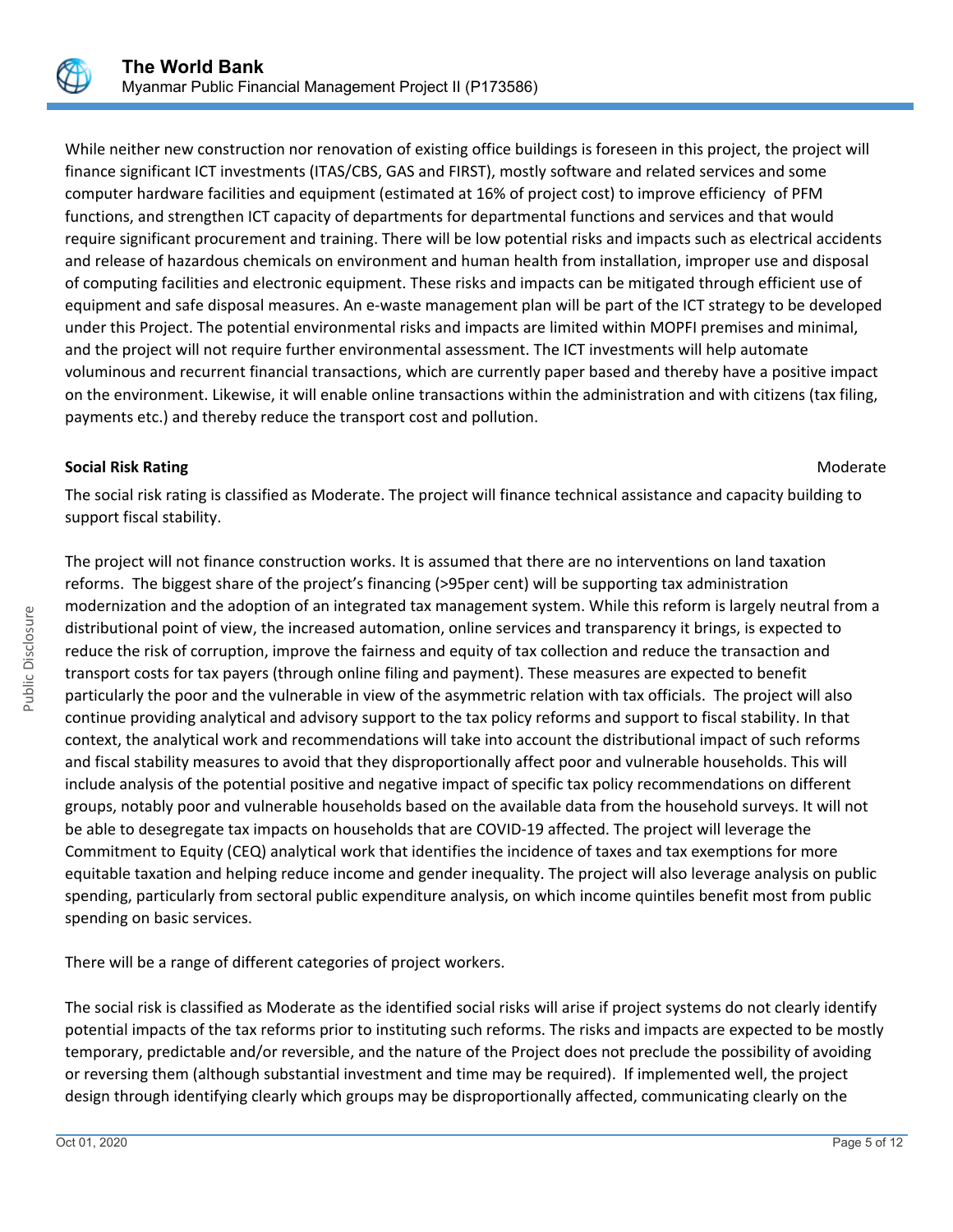

needs for tax reforms and who will be able to benefit, conducting an awareness raising campaign, and ensuring that information and a grievance system is available 24/7, is expected to address those risks.

The social risks relate to the potential for and/or perception of certain groups (e.g. women and certain ethnic groups) to be disproportionally affected by the tax reforms or not benefitting from improved budgeting and public investment management. These could arise from lack of knowledge on the new taxation system, not understanding the improved budgeting and public investment spending benefits, not having the evidence to support transparency, and lack of access to systems and technology to undertake voluntary tax registration. The risks can also arise from certain groups being targeted over other groups who understand themselves to have been impacted disproportionately by the COVID-19 social distancing measures. This has the potential to create tension between and within communities.

Automation of voluminous paper-based transactions is not anticipated to lead to staff redundancies or lay off among government staff, who are on a government contract. Instead, significant training/ reskilling is planned under the Project to prepare them for new responsabilitie as government staff. This is not expected to disproportionall

# **B. Environment and Social Standards (ESSs) that Apply to the Activities Being Considered**

#### **B.1. General Assessment**

## **ESS1 Assessment and Management of Environmental and Social Risks and Impacts**

## *Overview of the relevance of the Standard for the Project:*

The project has no physical footprint or land acquisition and will not construct any structures or finance any external modifications of any facilities. Since the project will work through existing government institutional structures to achieve its goal.

The initial screening of project, based on the project scope and activities specified in the project concept, does not identify significant potential environmental risks and impacts as the project financing will only cover soft activities such as consulting services for assessments, and technical assistance (TA) and trainings for capacity building. Although most TA activities do not themselves have direct adverse environmental or social impacts the outcomes of TA support may have important environmental and social implications going forward, due to inadequacy of the content in referring to potential risks, such as equipment handling. The project has no physical footprint and involves no civil works. The project will provide software and some computer hardware, and the potential risk and impacts of which can be reduced to negligible limit through proper use and disposal. Measures for proper handling and disposal of equipment can be incorporated into the project's operation manual and awareness raising/ trainings on application of such measures should be included as a part of project training program and through procurement. These risks and impacts can be mitigated through proper use and safe disposal. Regardless of the project scale, part of MOPFI ICT strategy and governance will address sustainable management and disposal of hardware and associated e-waste.

ISR and BTORs produced during the PFM Phase I project were reviewed as part of screening process as this project will provide technical assistance activities similarly to the MOPFI and the same departments and agencies under MOPFI, plus its pension department. Hence the Ministry and Departments/Agencies already have experience working with the bank system and are expected to be aware of the bank safeguards requirements under the previous safeguards policies. The project will fund Technical Assistance and bring in consultants to support the government staff, including trainings for capacity building on the ESF.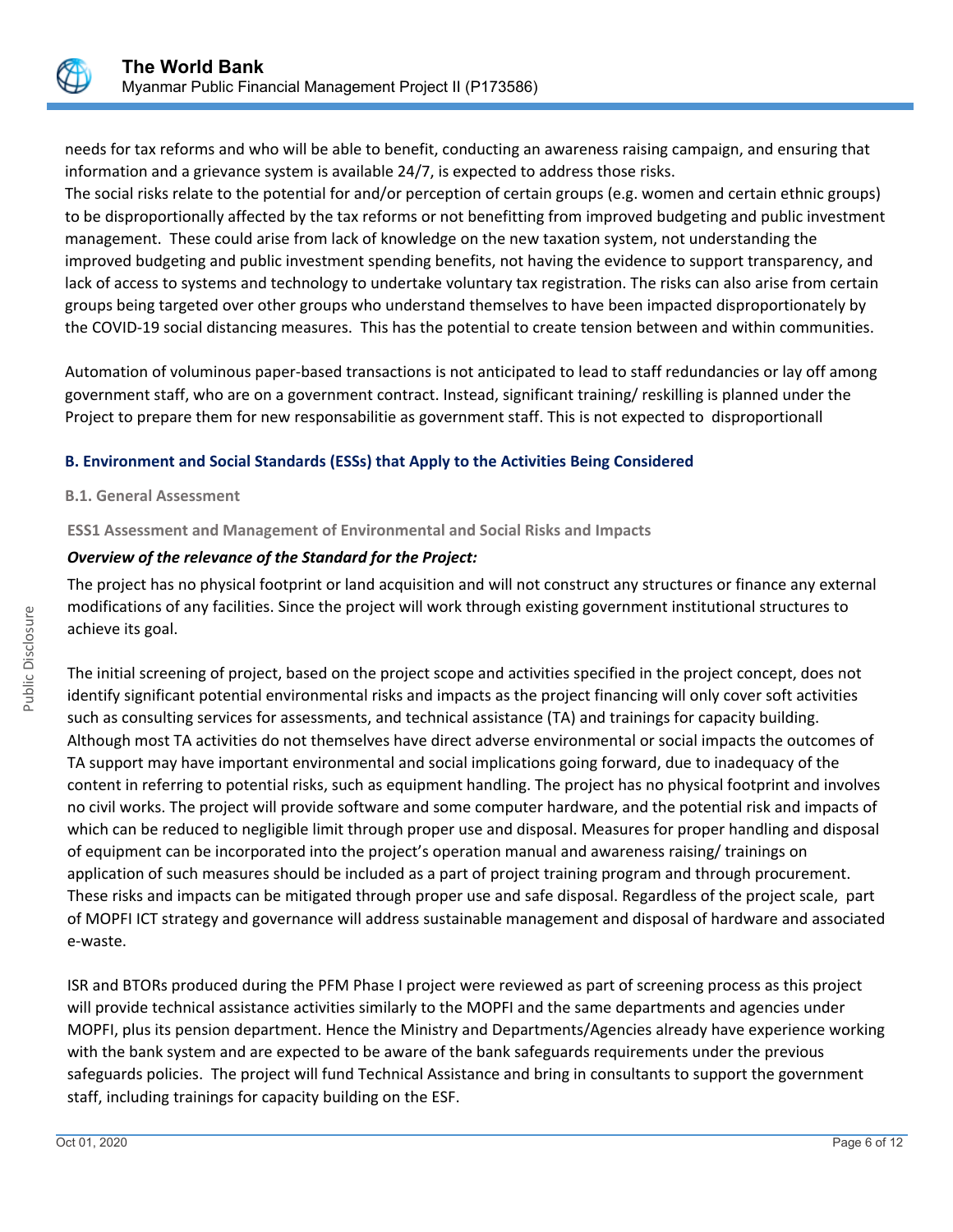

As the PFM Phase I project did support the ICT investments in a large scale, the client has built capacity in installation and efficient application of equipment and disposal of electronic waste. Furthermore, the World Bank is supporting the MOPF's ICT strategy which takes into account sustainability considerations. The ESS3 on Resource Efficiency and Pollution Prevention and Management is relevant as provision of hardware and software programming is involved. The relevance of ESS3 will be reflected in provisions made in the operation manual to ensure full compliance with applicable regulations and specifications for energy efficient equipment and electronic waste management.

The communication strategy together with the awareness raising campaign and citizen engagement in the audit process are a key part of the project. The objectives of the communication strategy are to engage stakeholders of the project in a culturally appropriate and inclusive manner reflecting ESS1, ESS7 and ESS10 requirements. This will be through government consultation and citizen engagement in relevant areas such as taxes (voluntary compliance), citizen budget, large public investments and participatory auditing. This communication strategy will be prepared as part of the project Technical Assistance and include the elements of a Stakeholder Engagement Plan (SEP) and to ensure meaningful engagement with target beneficiaries and interested and affected stakeholders. This communication strategy will be included in the ESCP. As such a a standalone SEP will not be prepared. A project GRM will also form a core part of the project and will be communicated as part of the project communication strategy and as such, reflected in the ESCP.

Only ESS1, ESS2, ESS3, ESS7 and ESS10 are considered relevant.

# **Areas where "Use of Borrower Framework" is being considered:**

Use of Borrower's Framework is not being considered.

# **ESS10 Stakeholder Engagement and Information Disclosure**

Interested and affected stakeholder groups include the citizens of Myanmar as indirect beneficiaries who stand to gain from the above-mentioned reforms and project objectives of increased participation, greater transparency, and accountability of the government. The private sector is expected to benefit from the improved transparency, prioritization and implementation of infrastructure investments, more competitive and faster procurement process.

The need for an effective and inclusive engagement with all affected and interested stakeholders forms a key part of the project design. The communication strategy is in place to ensure that engagement with key stakeholders, including beneficiaries, is an integral part of the project design. To ensure meaningful engagement the project has identified several mutually reinforcing entry points and proposes a multi-pronged approach, including (i) providing citizens information about the use of their taxes, (ii) consulting citizens on public finances matters and major projects, (iii) facilitating active citizen participation where possible, notably in project monitoring and auditing, and (iv) providing feedback on citizen comments and input. The project builds on the MoPFI ongoing transparency efforts (citizen's budgets, budget execution and annual reports, executive budget proposals, aggregate fiscal forecasts, budget laws) and its momentum towards greater citizen engagement: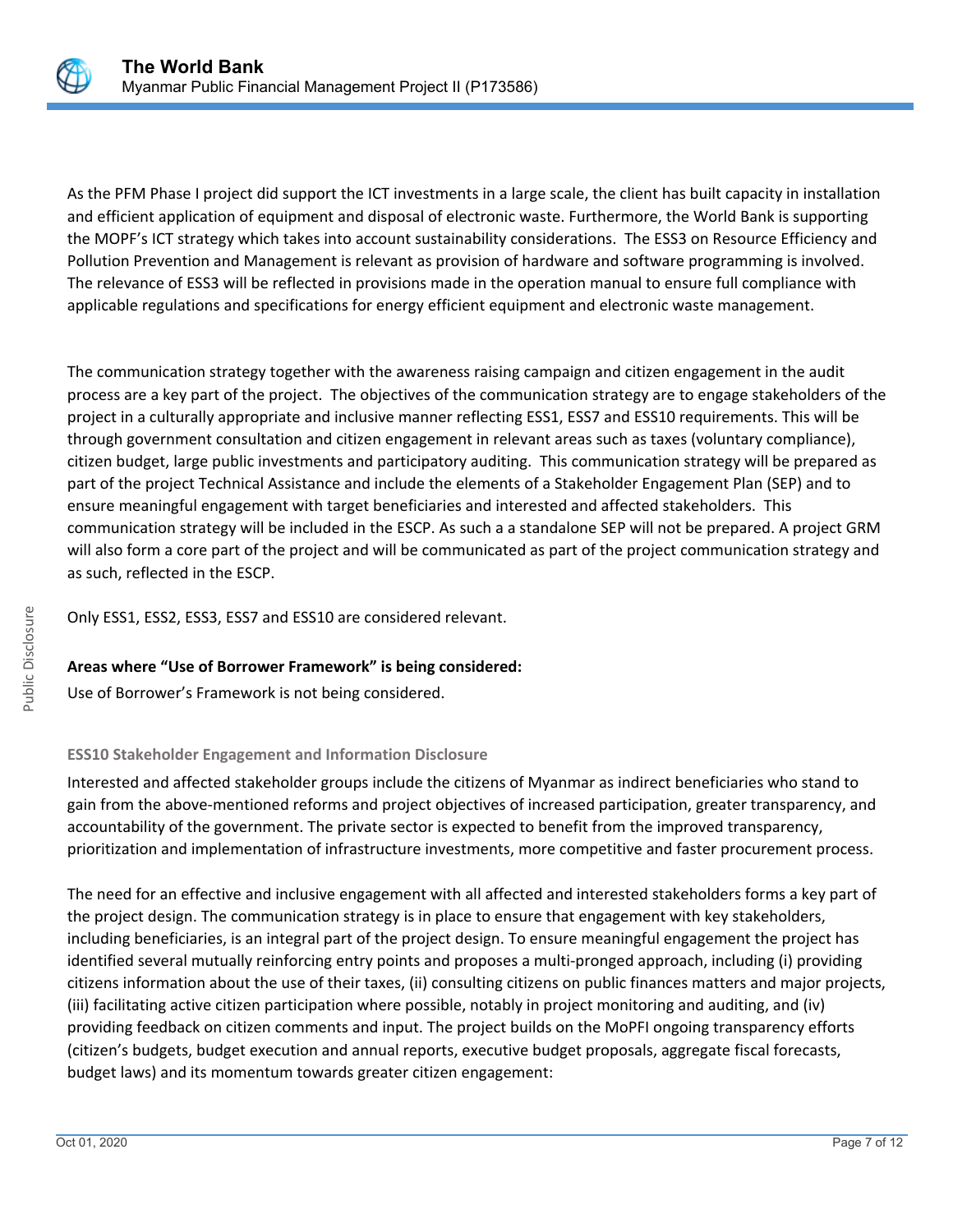

- outreach campaigns on tax reforms, policies and voluntary compliance;
- increased public access to fiscal information, procurement, and service delivery (in select ministries);
- increased public consultation on large public investments and citizen engagement in project monitoring; and

• introduce element of citizen engagement to the audit process as an additional measure to modernize external oversight and publication of audit reports.

The strategy defines a program for meaningful engagement on information dissemination, public consultation and project monitoring, throughout the entire project cycle, including citizen engagement to the audit process.

As the strategy meets with the requirements of the ESS10 based on the nature and scale of the risks and impacts of the project, a separate SEP will therefore not be prepared. The project will meet requirements for stakeholder engagement as an integral part of the project design and the elements of a SEP will be captured in the ESCP.

# **B.2. Specific Risks and Impacts**

**A brief description of the potential environmental and social risks and impacts relevant to the Project.**

**ESS2 Labor and Working Conditions**

This standard is considered relevant for the project. Project workers will include direct workers, and contracted workers.

The Project will be implemented primarily by Government staff from the MOPFI. ESS2 is relevant for the proposed Project in terms of direct workers employed in the project activities as well as contracted workers working through consultancy firms e.g. to support updates of the technological platform. Such contracting will be done by the Government of Myanmar and will request the firms' documented evidence that their working conditions are in line with ESS2. This requirement will be reflected in this project's OM, the new bidding documents and the new actual contracts between the PMU/MOPFI and its providers.

Given the scope of the project, the focus on the Ministry of Finance and the activities child labour and or forced labour is a very low risk.

A worker grievance mechanism will be put in place to ensure a basic, responsive grievance mechanism to allow workers to quickly inform management of poor labour conditions (such as extended work hours without overtime) and unsafe work practices. This will be captured in the ESCP.

At this moment, it is not foreseen that a standalone Labor Management Plan is required and any gaps in provisions between national requirements and ESS2 for direct workers, interns/trainees, and contracted workers will be covered in the ESCP and through consultant contracts. In case there are gaps among the national labor laws and ESS2 (e.g. arrangement in the workplace, provisions on non-discrimination and equal opportunity), then the contractors will have to make sure that they cover those gaps to be consistent with ESS2.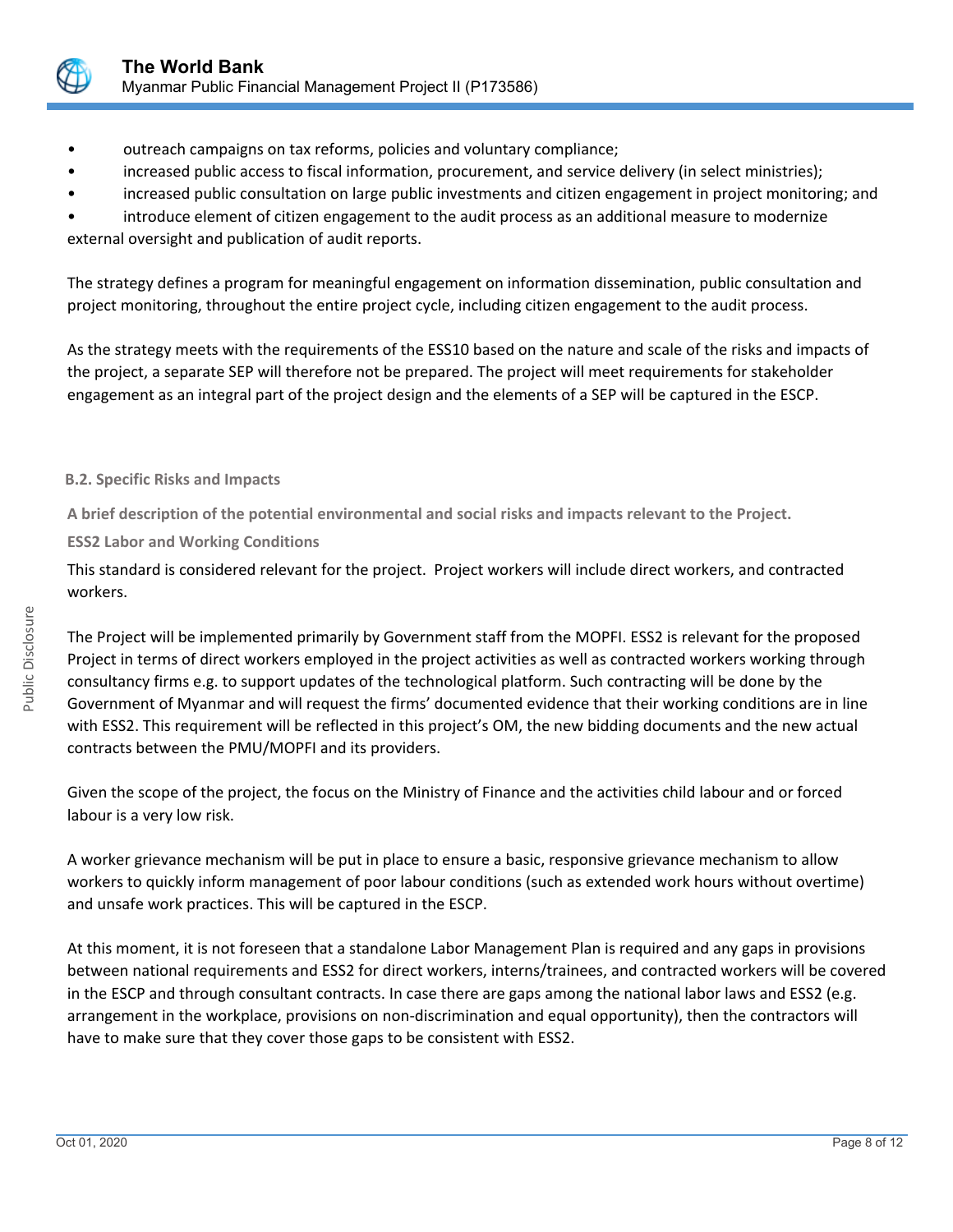

Automation of voluminous paper-based transactions is not anticipated to lead to staff redundancies; therefore, there is no plan to lay off government staff, who are on a government contract. Instead, training for additional skills such as tax payer services will be provided, as the project has a component on PFM training and capacity building. This is not expected to disproportionally impact certain groups like women or ethnic groups..

## **ESS3 Resource Efficiency and Pollution Prevention and Management**

ESS3 is relevant as the proposed project will finance and support hardware and software installation. However, the project does not finance or support any civil works. Thus, pollution prevention and management measures will apply only for energy-efficiency, and proper management of electronic waste. Provisions for good practices, in accordance with Environmental Health and Safety Guidelines (EHSGs), will be made in the OM to guide trainings and to secure full compliance with applicable regulations and specifications for energy efficient equipment and electronic waste management. As the IT equipment is still fairly recent, no major disposal is foreseen in the project. However, the Ministry needs to be prepared for ultimate disposal of e-waste, and incorporate an environmentally friendly IT disposal plan in its ICT strategy.

# **ESS4 Community Health and Safety**

ESS4 is not relevant at least at the Concept Stage. However, measures to mitigate community health and safety risks originating from e-waste mismanagement must be addressed (e.g. in order to avoid negative impacts of e-waste scavenging) as part of the planned ICT strategy to be developed. The proposed project will neither finance nor support any civil works. No rehabilitation or construction of new infrastructure or other actions that would imply environmental or social risk or having negative impact on the environment or community health and safety will be financed.

# **ESS5 Land Acquisition, Restrictions on Land Use and Involuntary Resettlement**

This standard is currently considered not relevant. The project will not include any activities which require land acquisition, physical and/or economic displacement.

# **ESS6 Biodiversity Conservation and Sustainable Management of Living Natural Resources**

ESS6 is not relevant. The proposed Project will neither finance nor support any civil works or policies that might affect biodiversity or management of living natural resources.

## **ESS7 Indigenous Peoples/Sub-Saharan African Historically Underserved Traditional Local Communities**

This standard is considered relevant. Ethnic communities are part of Myanmar. Reforms and public investments will affect all and there is a need to know how such reforms will affect ethnic communities. A standalone Social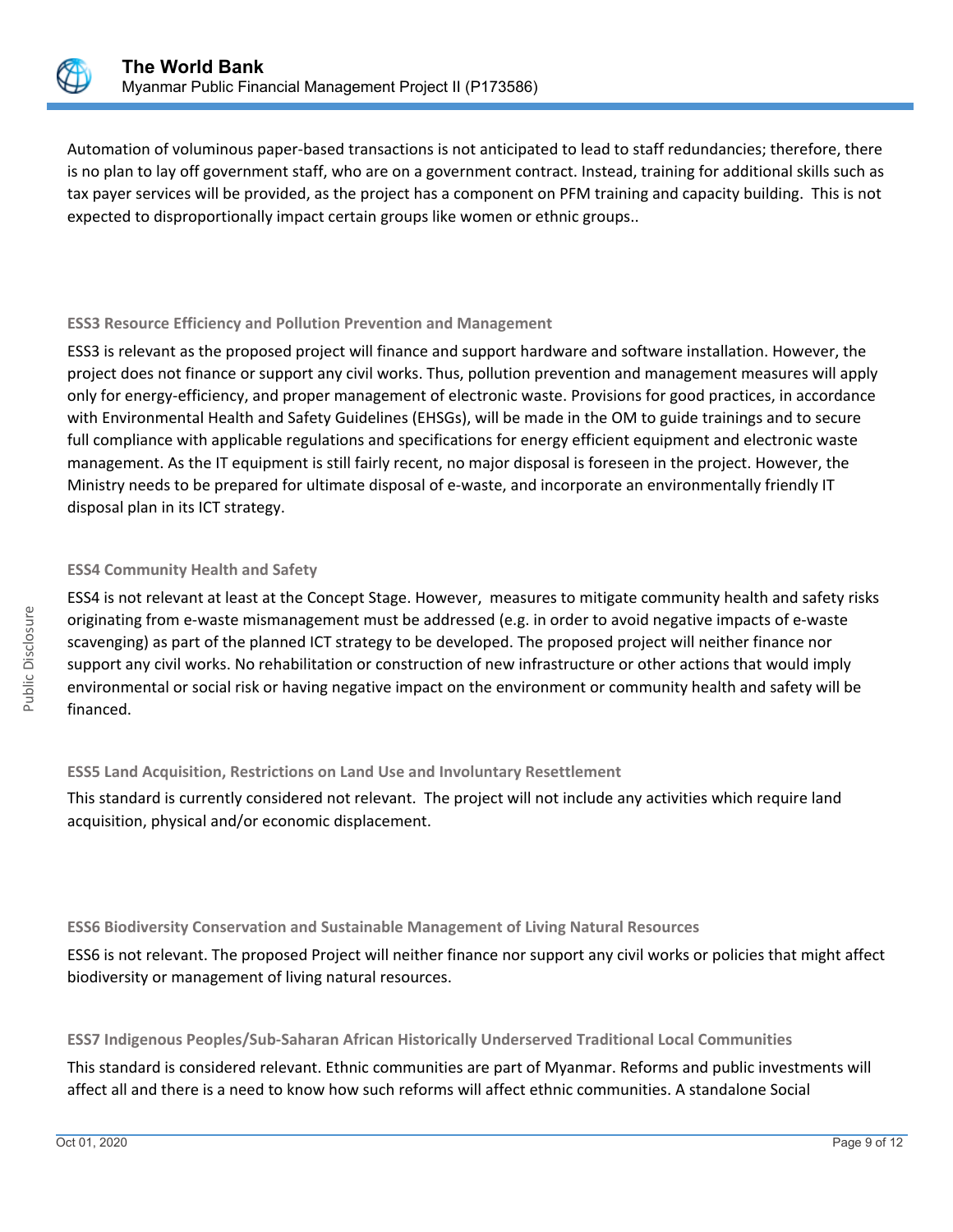

Assessment will not be conducted because the project will leverage the CEQ analytical work that identifies the incidence of taxes and tax exemptions for more equitable taxation and helping reduce income and gender inequality. Leveraging CEQ and sector PER results on which income quintiles benefit most from public spending on basic services. This analytical work will assess how proposed taxation reforms will affect vulnerable populations, including ethnic communities and whether there will be a disproportional effect of tax reforms. The required analytical work will be reflected in the ESCP.

The project will have engagement through various forms as described in the section on ESS10 above. This engagement will need to have an engagement strategy that is culturally appropriate and inclusive. The engagement strategy will be reflected in the ESCP.

#### **ESS8 Cultural Heritage**

ESS8 is not relevant. The proposed project will finance technical activities aimed at improving Myanmar's public financial management system. In this context, it is not expected that it could directly or indirectly affect tangible or intangible cultural heritage.

#### **ESS9 Financial Intermediaries**

ESS9 is not relevant. The proposed project will not channel funds to a Financial Intermediary with objective of sub lending.

#### **B.3 Other Relevant Project Risks**

Consideration for potential risks have already been taken into account against the standards as relevant.

| <b>C. Legal Operational Policies that Apply</b>               |     |
|---------------------------------------------------------------|-----|
| OP 7.50 Projects on International Waterways                   | No  |
| OP 7.60 Projects in Disputed Areas                            | No  |
| <b>III. WORLD BANK ENVIRONMENTAL AND SOCIAL DUE DILIGENCE</b> |     |
| A. Is a common approach being considered?                     | No. |

#### **Financing Partners**

There are no financing partners.

## **B. Proposed Measures, Actions and Timing (Borrower's commitments)**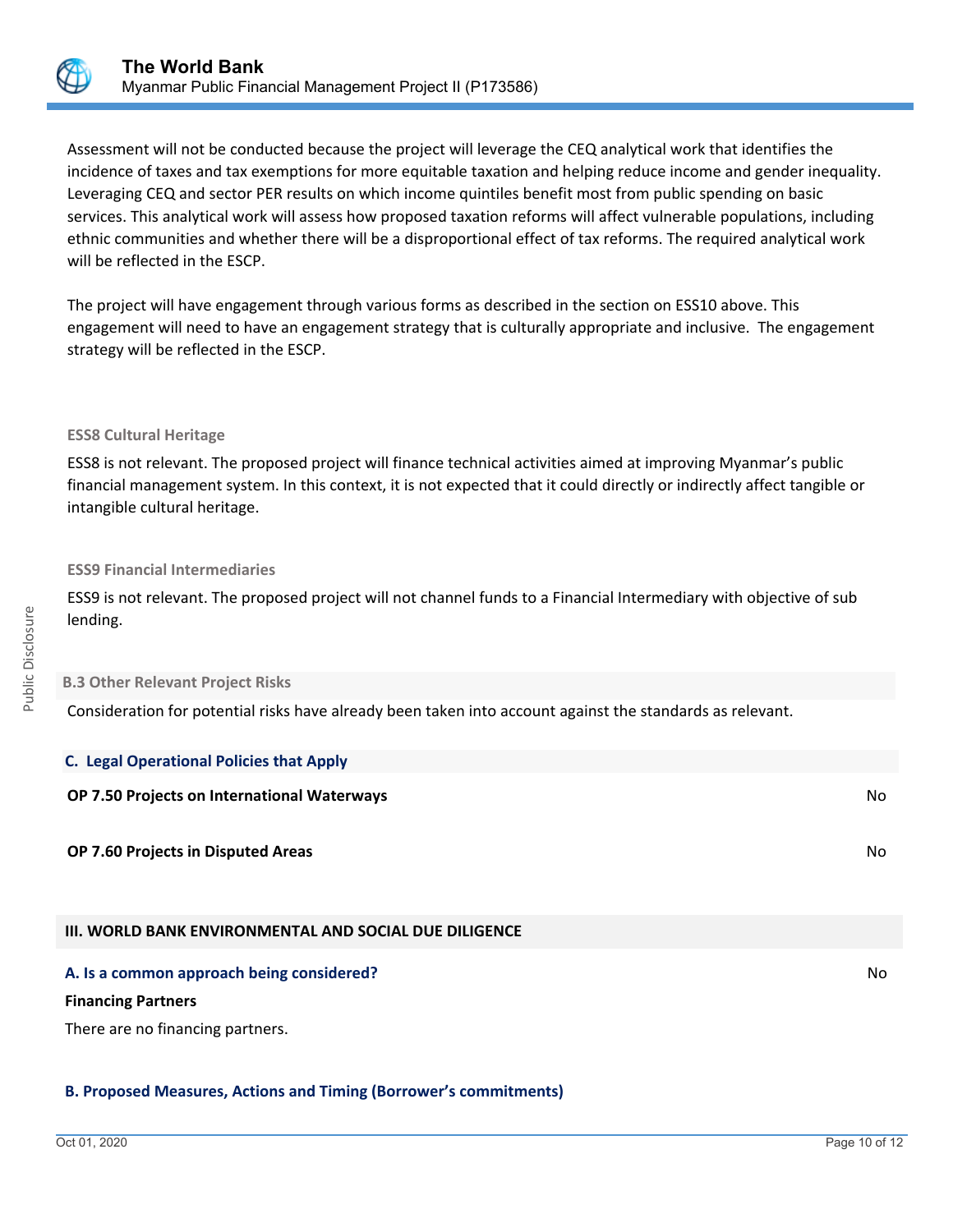

# **Actions to be completed prior to Bank Board Approval:**

Environmental and Social Commitment Plan(ESCP). Disclose and conduct consultations on the draft ESCP prior to appraisal and update the draft ESCP accordingly and redisclose the updated version of the ESCP.

# **Possible issues to be addressed in the Borrower Environmental and Social Commitment Plan (ESCP):**

Budget, staffing and operational arrangement for trainings related to handling and waste disposal of electronic equipment, as part of the ICT Management Strategy.

The ESCP will have an action for the analysis of how tax reforms to ensure it considers impacts to different segments of society, particularly the poor and the vulnerable, including ethnic communities. This will cover requirements of ESS1 and ESS7.

The ESCP will include the commitments to include labor management conditions as part of contracts funded by this project plus address gaps among national labor law and ESS2, and a worker grievance procedure in line with the principles outlined ESS2.

The ESCP will include the commitment to support the Government to conduct, as an integral part of the project, various activities on stakeholder engagement in line with the principles outlined in ESS 7 and ESS10. This will also include operationalization of grievance redress mechanism.

# **C. Timing**

## **Tentative target date for preparing the Appraisal Stage ESRS** 01-Oct-2020

# **IV. CONTACT POINTS**

| <b>World Bank</b> |  |
|-------------------|--|
|-------------------|--|

| Contact:      | Fabian Seiderer          | Title: | Lead Public Sector Specialist      |
|---------------|--------------------------|--------|------------------------------------|
| Telephone No: | 5778+8328 / 66-2-6868328 | Email: | fseiderer@worldbank.org            |
| Contact:      | <b>Bonnie Ann Sirois</b> | Title: | Sr Financial Management Specialist |
| Telephone No: | 5274+3070 / 95-1-9255030 | Email: | bsirois1@worldbank.org             |
| Contact:      | Hans Anand Beck          | Title: | Lead Economist                     |
| Telephone No: | 5274+3023 / 95-1-9255030 | Email: | hbeck@worldbank.org                |

**Borrower/Client/Recipient**